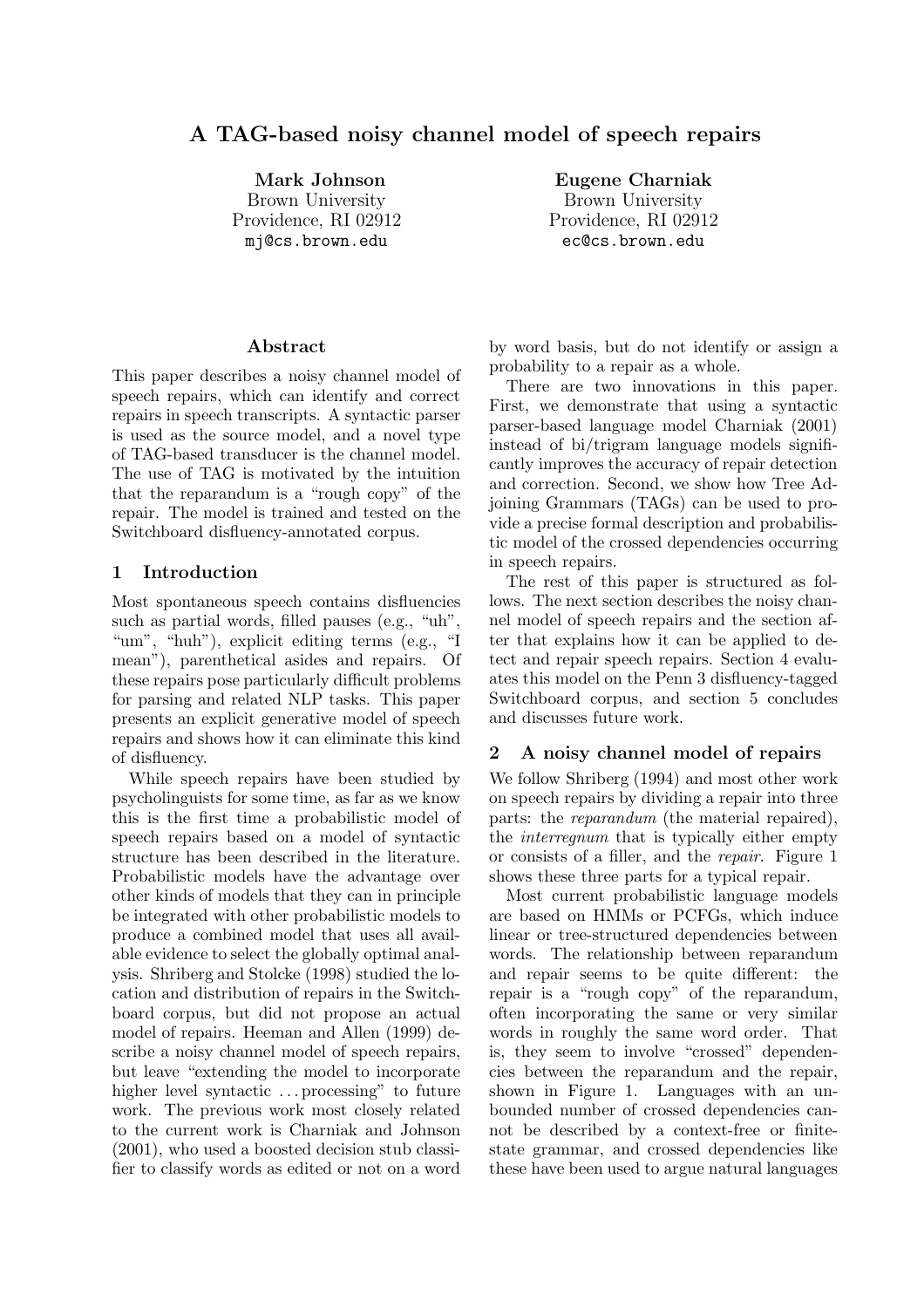. . . a flight to Boston, uh, I mean, to Denver on Friday . . .  $\longrightarrow$   $\qquad \qquad \longleftarrow$ Reparandum  $\overline{\phantom{a}}$ Interregnum  $\Longrightarrow$ Repair

Figure 1: The structure of a typical repair, with crossing dependencies between reparandum and repair.



Figure 2: The "helical" dependency structure induced by the generative model of speech repairs for the repair depicted in Figure 1.

are not context-free Shieber (1985). Mildly context-sensitive grammars, such as Tree Adjoining Grammars (TAGs) and Combinatory Categorial Grammars, can describe such crossing dependencies, and that is why TAGs are used here.

Figure 2 shows the combined model's dependency structure for the repair of Figure 1. Interestingly, if we trace the temporal word string through this dependency structure, aligning words next to the words they are dependent on, we obtain a "helical" type of structure familiar from genome models, and in fact TAGs are being used to model genomes for very similar reasons.

The noisy channel model described here involves two components. A language model defines a probability distribution  $P(X)$  over the source sentences  $X$ , which do not contain repairs. The channel model defines a conditional probability distribution  $P(Y|X)$  of surface sentences  $Y$ , which may contain repairs, given source sentences. In the work reported here, X is a word string and Y is a speech transcription not containing punctuation or partial words. We use two language models here: a bigram language model, which is used in the search process, and a syntactic parser-based language model Charniak (2001), which is used to rescore a set of the most likely analysis obtained using the bigram model. Because the language model is responsible for generating the well-formed sentence  $X$ , it is reasonable to expect that a language model that can model more global properties of sentences will lead to better performance, and the results presented here show that this is the case. The channel model is a stochastic TAG-based transducer; it is responsible for generating the repairs in the transcript Y, and it uses the ability of TAGs to straightforwardly model crossed dependencies.

#### 2.1 Informal description

Given an observed sentence  $Y$  we wish to find the most likely source sentence  $\widehat{X}$ , where:

$$
\widehat{X} = \underset{X}{\operatorname{argmax}} P(X|Y) = \underset{X}{\operatorname{argmax}} P(Y|X)P(Y).
$$

This is the same general setup that is used in statistical speech recognition and machine translation, and in these applications syntaxbased language models  $P(Y)$  yield state-of-theart performance, so we use one such model here.

The channel model  $P(Y|X)$  generates sentences  $Y$  given a source  $X$ . A repair can potentially begin before any word of  $X$ . When a repair has begun, the channel model incrementally processes the succeeding words from the start of the repair. Before each succeeding word either the repair can end or else a sequence of words can be inserted in the reparandum. At the end of each repair, a (possibly null) interregnum is appended to the reparandum.

The intuition motivating the channel model design is that the words inserted into the reparandum are very closely related those in the repair. Indeed, in our training data over 60% of the words in the reparandum are exact copies of words in the repair; this similarity is strong evidence of a repair. The channel model is designed so that exact copy reparandum words will have high probability.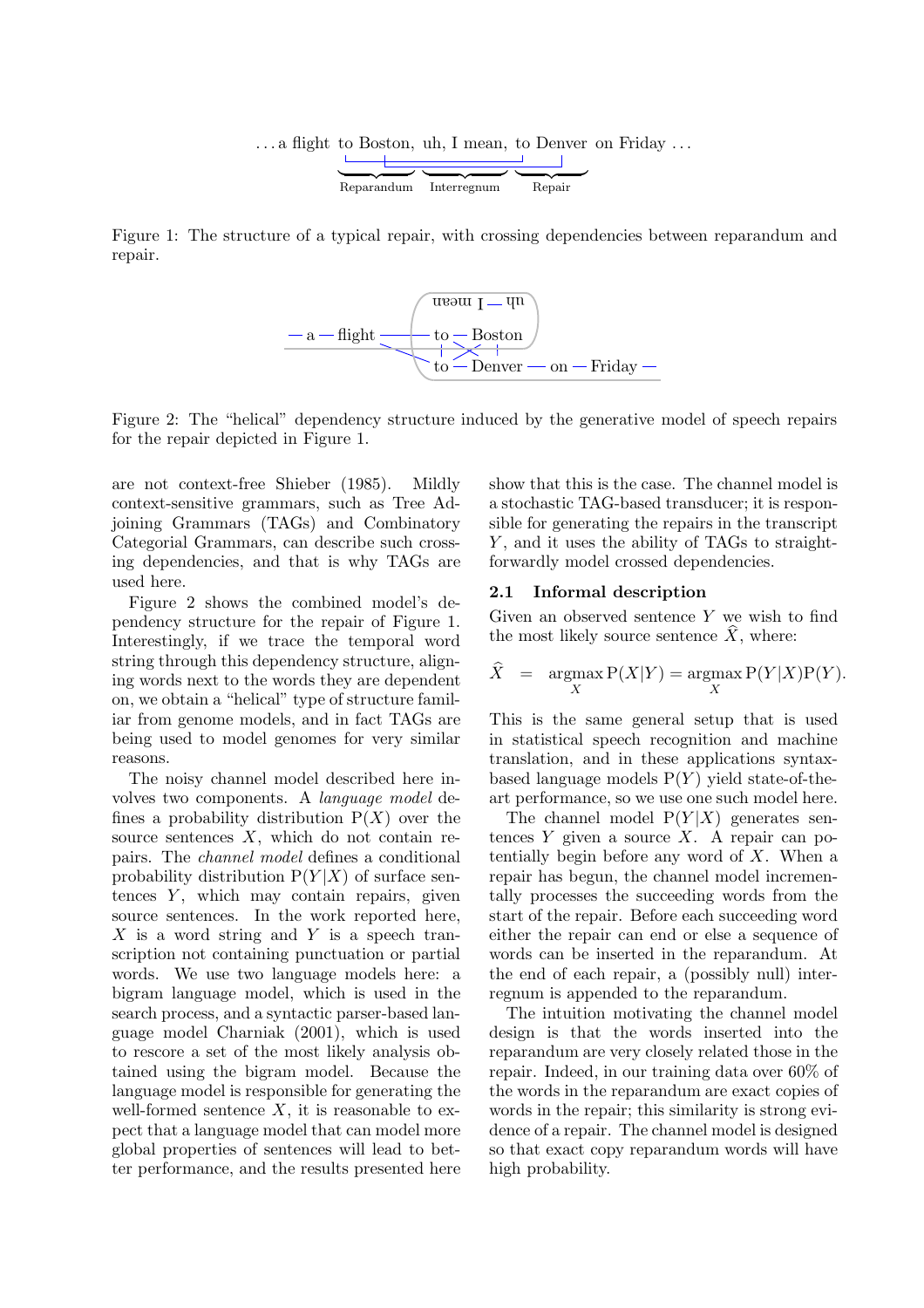We assume that  $X$  is a substring of  $Y$ , i.e., that the source sentence can be obtained by deleting words from  $Y$ , so for a fixed observed sentence there are only a finite number of possible source sentences. However, the number of source sentences grows exponentially with the length of  $Y$ , so exhaustive search is probably infeasible.

TAGs provide a systematic way of formalizing the channel model, and their polynomialtime dynamic programming parsing algorithms can be used to search for likely repairs, at least when used with simple language models like a bigram language model. In this paper we first identify the 20 most likely analysis of each sentence using the TAG channel model together with a bigram language model. Then each of these analysis is rescored using the TAG channel model and a syntactic parser based language model.

The TAG channel model's analysis do not reflect the syntactic structure of the sentence being analyzed; instead they encode the crossed dependencies of the speech repairs. If we want to use TAG dynamic programming algorithms to efficiently search for repairs, it is necessary that the intersection (in language terms) of the TAG channel model and the language model itself be describable by a TAG. One way to guarantee this is to use a finite state language model; this motivates our use of a bigram language model.

On the other hand, it seems desirable to use a language model that is sensitive to more global properties of the sentence, and we do this by reranking the initial analysis, replacing the bigram language model with a syntactic parser based model. We do not need to intersect this parser based language model with our TAG channel model since we evaluate each analysis separately.

# 2.2 The TAG channel model

The TAG channel model defines a stochastic mapping of source sentences  $X$  into observed sentences  $Y$ . There are several ways to define transducers using TAGs such as Shieber and Schabes (1990), but the following simple method, inspired by finite-state transducers, suffices for the application here. The TAG defines a language whose vocabulary is the set of pairs  $(\Sigma \cup \{\emptyset\}) \times (\Sigma \cup \{\emptyset\})$ , where  $\Sigma$  is the vocabulary of the observed sentences Y. A string  $Z$ in this language can be interpreted as a pair of strings  $(Y, X)$ , where Y is the concatenation of the projection of the first components of  $Z$  and  $X$  is the concatenation of the projection of the second components. For example, the string  $Z = a:a$  flight: flight to: $\emptyset$  Boston: $\emptyset$ uh:**∅** I:**Ø** mean:**Ø** to:to Denver:Denver on:on Friday: Friday corresponds to the observed string  $Y = a$  flight to Boston uh I mean to Denver on Friday and the source string  $X = a$  flight to Denver on Friday.

Figure 3 shows the TAG rules used to generate this example. The nonterminals in this grammar are of the form  $N_{w_x}$ ,  $R_{w_y:w_x}$  and I, where  $w_x$  is a word appearing in the source string and  $w_y$  is a word appearing in the observed string. Informally, the  $N_{w_x}$  nonterminals indicate that the preceding word  $w_x$  was analyzed as not being part of a repair, while the  $\mathrm{R}_{w_y:w_x}$  that the preceding words  $w_y$  and  $w_x$  were part of a repair. The nonterminal I generates words in the interregnum of a repair. Encoding the preceding words in the TAGs nonterminals permits the channel model to be sensitive to lexical properties of the preceding words. The start symbol is  $N_{\$}$ , where ' $\$$ ' is a distinguished symbol used to indicate the beginning and end of sentences.

## 2.3 Estimating the repair channel model from data

The model is trained from the disfluency and POS tagged Switchboard corpus on the LDC Penn tree bank III CD-ROM (specifically, the files under dysfl/dps/swbd). This version of the corpus annotates the beginning and ending positions of repairs as well as fillers, editing terms, asides, etc., which might serve as the interregnum in a repair. The corpus also includes punctuation and partial words, which are ignored in both training and evaluation here since we felt that in realistic applications these would not be available in speech recognizer output. The transcript of the example of Figure 1 would look something like the following:

a/DT flight/NN [to/IN Boston/NNP +  ${F uh/UH}$   ${E I/PRP mean/VBP}$  to/IN Denver/NNP] on/IN Friday/NNP

In this transcription the repair is the string from the opening bracket "[" to the interruption point "+"; the interregnum is the sequence of braced strings following the interregnum, and the repair is the string that begins at the end of the interregnum and ends at the closing bracket "]". The interregnum consists of the braced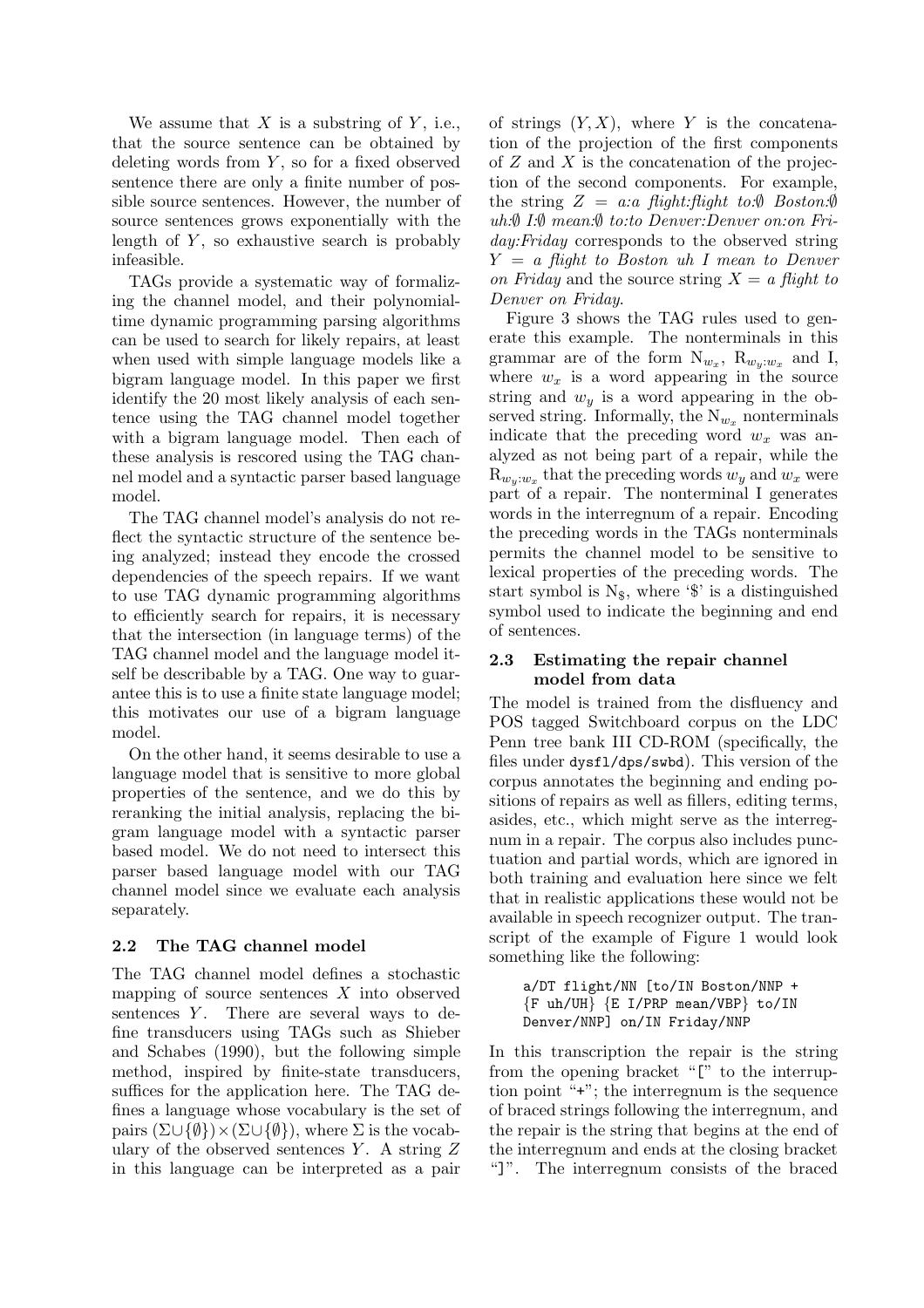

Figure 3: The TAG rules used to generate the example shown in Figure 1 and their respective weights, and the corresponding derivation and derived trees.

expressions immediately following the interruption point. We used the disfluency tagged version of the corpus for training rather than the parsed version because the parsed version

does not mark the interregnum, but we need this information for training our repair channel model. Testing was performed using data from the parsed version since this data is cleaner, and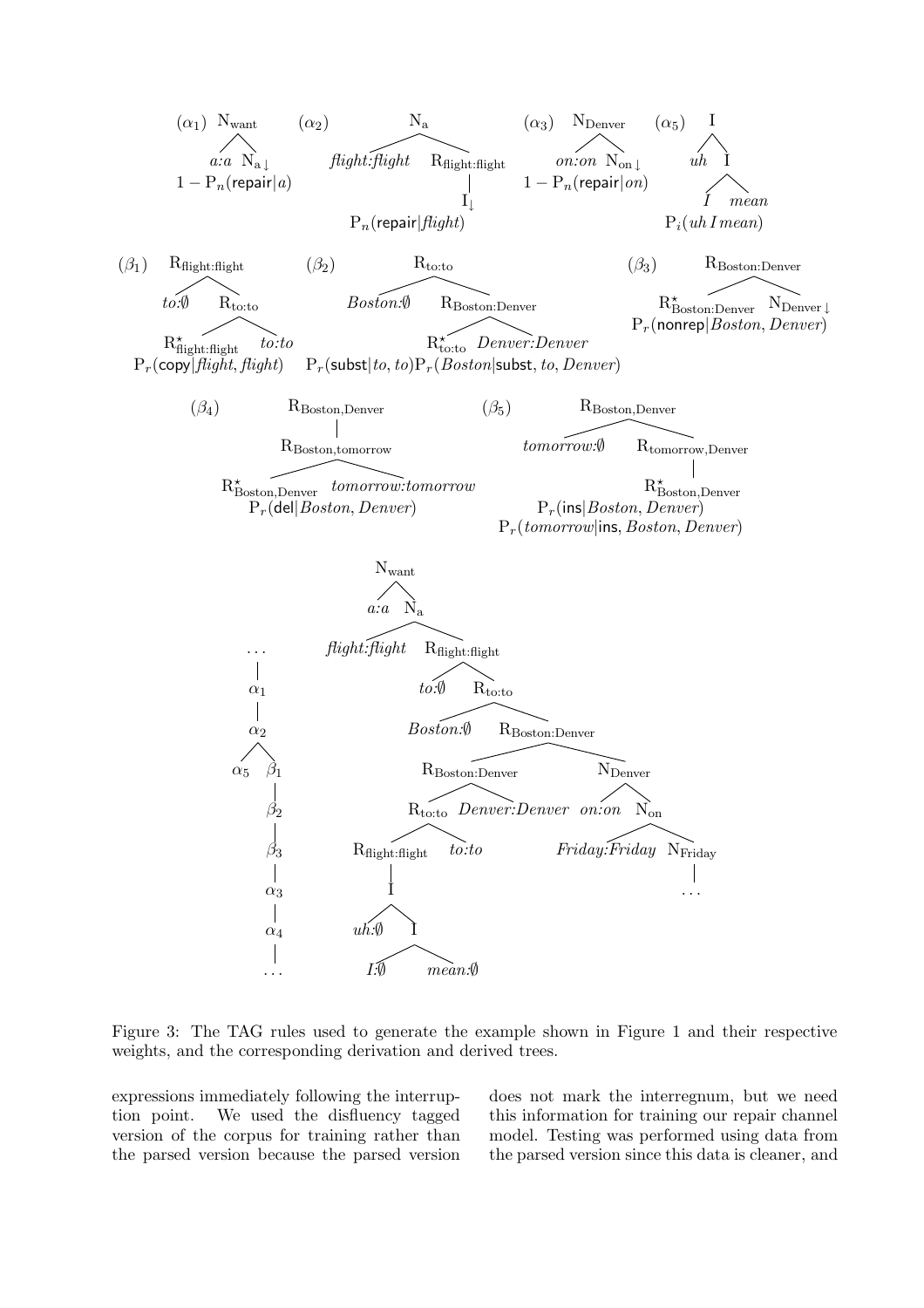it enables a direct comparison with earlier work. We followed Charniak and Johnson (2001) and split the corpus into main training data, heldout training data and test data as follows: main training consisted of all sw[23]\*.dps files, heldout training consisted of all sw4[5-9]\*.dps files and test consisted of all  $sw4[0-1]*mrg$  files.

We now describe how the weights on the TAG productions described in subsection 2.2 are estimated from this training data. In order to estimate these weights we need to know the TAG derivation of each sentence in the training data. In order to uniquely determine this we need the not just the locations of each reparandum, interregnum and repair (which are annotated in the corpus) but also the crossing dependencies between the reparandum and repair words, as indicated in Figure 1.

We obtain these by aligning the reparandum and repair strings of each repair using a minimum-edit distance string aligner with the following alignment costs: aligning identical words costs 0, aligning words with the same POS tag costs 2, an insertion or a deletion costs 4, aligning words with POS tags that begin with the same letter costs 5, and an arbitrary substitution costs 7. These costs were chosen so that a substitution will be selected over an insertion followed by a deletion, and the lower cost for substitutions involving POS tags beginning with the same letter is a rough and easy way of establishing a preference for aligning words whose POS tags come from the same broad class, e.g., it results in aligning singular and plural nouns, present and past participles, etc. While we did not evaluate the quality of the alignments since they are not in themselves the object of this exercise, they seem to be fairly good.

From our training data we estimate a number of conditional probability distributions. These estimated probability distributions are the linear interpolation of the corresponding empirical distributions from the main sub-corpus using various subsets of conditioning variables (e.g., bigram models are mixed with unigram models, etc.) using Chen's bucketing scheme Chen and Goodman (1998). As is commonly done in language modelling, the interpolation coefficients are determined by maximizing the likelihood of the held out data counts using EM. Special care was taken to ensure that all distributions over words ranged over (and assigned non-zero probability to) every word that occurred in the training corpora; this turns out to be important as the size of the training data for the different distributions varies greatly.

The first distribution is defined over the words in source sentences (i.e., that do not contain reparandums or interregnums).  $P_n$ (repair $|W\rangle$  is the probability of a repair beginning after a word  $W$  in the source sentence  $X$ ; it is estimated from the training sentences with reparandums and interregnums removed. Here and in what follows, W ranges over  $\Sigma \cup$ {\$}, where '\$' is a distinguished beginning-ofsentence marker. For example,  $P_n$ (repair $|flight\rangle$ is the probability of a repair beginning after the word *flight*. Note that repairs are relatively rare; in our training data  $P_n$ (repair)  $\approx 0.02$ , which is a fairly strong bias against repairs.

The other distributions are defined over aligned reparandum/repair strings, and are estimated from the aligned repairs extracted from the training data. In training we ignored all overlapping repairs (i.e., cases where the reparandum of one repair is the repair of another). (Naturally, in testing we have no such freedom.) We analyze each repair as consisting of n aligned word pairs (we describe the interregnum model later).  $M_i$  is the *i*th reparandum word and  $R_i$  is the corresponding repair word, so both of these range over  $\Sigma \cup \{\emptyset\}$ . We define  $M_0$  and  $R_0$  to be source sentence word that preceded the repair (which is '\$' if the repair begins at the beginning of a sentence). We define  $M'_i$  and  $R'_i$  to be the last non-Ø reparandum and repair words respectively, i.e.,  $M'_i = M_i$  if  $M_i \neq \emptyset$  and  $M'_i = M'_{i-1}$  otherwise. Finally,  $T_i$ ,  $i = 1...n + 1$ , which indicates the type of repair that occurs at position i, ranges over {copy, subst, ins, del, nonrep}, where  $T_{n+1}$  = nonrep (indicating that the repair has ended), and for  $i = 1 \ldots n$ ,  $T_i = \text{copy if}$  $M_i=R_i,\,T_i=$  ins if  $R_i=\emptyset,\,T_i=$  del if  $M_i=\emptyset$ and  $T_i$  = subst otherwise.

The distributions we estimate from the aligned repair data are the following.

 $P_r(T_i|M'_{i-1}, R'_{i-1})$  is the probability of seeing repair type  $T_i$  following the reparandum word  $M'_{i-1}$  and repair word  $R'_{i-1}$ ; e.g.,  $P_r$ (nonrep|*Boston, Denver*) is the probability of the repair ending when Boston is the last reparandum word and Denver is the last repair word.

 $\Pr(M_i|T_i = \text{ins}, M'_{i-1}, R'_i)$  is the probability that  $M_i$  is the word that is inserted into the reparandum (i.e.,  $R_i = \emptyset$ ) given that some word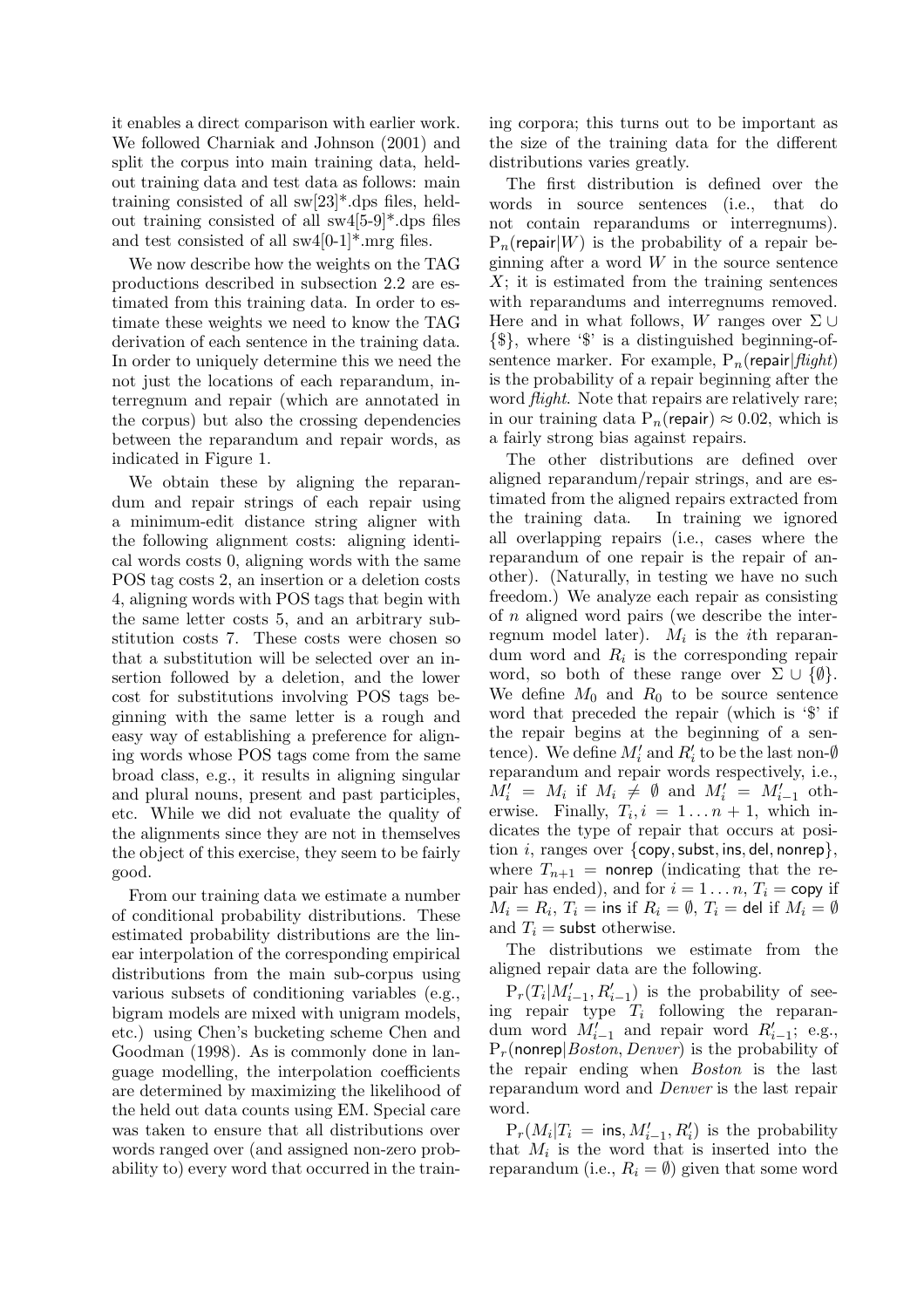is substituted, and that the preceding reparandum and repair words are  $M'_{i-1}$  and  $R'_{i}$ . For example  $P_r(tomorrow|$ ins, *Boston*, *Denver*) is the probability that the word tomorrow is inserted into the reparandum after the words Boston and Denver, given that some word is inserted.

 $\Pr(M_i|T_i = \text{subst}, M'_{i-1}, R'_i)$  is the probability that  $M_i$  is the word that is substituted in the reparandum for  $R'_i$ , given that some word is substituted. For example,  $P_r(Boston|$ subst, to, Denver) is the probability that Boston is substituted for Denver, given that some word is substituted.

Finally, we also estimated a probability distribution  $P_i(W)$  over interregnum strings as follows. Our training corpus annotates what we call interregnum expressions, such as uh and I mean. We estimated a simple unigram distribution over all of the interregnum expressions observed in our training corpus, and also extracted the empirical distribution of the number of interregnum expressions in each repair. Interregnums are generated as follows. First, the number  $k$  of interregnum expressions is chosen using the empirical distribution. Then k interregnum expressions are independently generated from the unigram distribution of interregnum expressions, and appended to yield the interregnum string W.

The weighted TAG that constitutes the channel model is straight forward to define using these conditional probability distributions. Note that the language model generates the source string  $X$ . Thus the weights of the TAG rules condition on the words in  $X$ , but do not generate them.

There are three different schema defining the initial trees of the TAG. These correspond to analyzing a source word as not beginning a repair (e.g.,  $\alpha_1$  and  $\alpha_3$  in Figure 3), analyzing a source word as beginning a repair (e.g.,  $\alpha_2$ ), and generating an interregnum (e.g.,  $\alpha_5$ ).

Auxiliary trees generate the paired reparandum/repair words of a repair. There are five different schema defining the auxiliary trees corresponding to the five different values that  $T_i$  can take. Note that the nonterminal  $R_{m,r}$  expanded by the auxiliary trees is annotated with the last reparandum and repair words  $M'_{i-1}$  and  $R'_{i-1}$ respectively, which makes it possible to condition the rule's weight on these words.

Auxiliary trees of the form  $(\beta_1)$  generate reparandum words that are copies of the corresponding repair words; the weight on such trees is  $P_r(\text{copy}|M'_{i-1}, R'_{i-1})$ ). Trees of the form  $(\beta_2)$  substitute a reparandum word for a repair word; their weight is  $P_r(\textsf{subst}|M'_{i-1}, R'_{i-1}) P_r(M_i|\textsf{subst}, M'_{i-1}, R'_i).$ Trees of the form  $(\beta_3)$  end a repair; their weight is  $P_r(\text{nonrep}|, M'_{i-1}, R'_{i-1})$ . Auxiliary trees of the form  $(\beta_3)$  end a repair; they are weighted  $P_r(\text{nonrep}|M'_{i-1}, R'_{i-1})$ . Auxiliary trees of the form  $(\beta_4)$  permit the repair word  $R'_{i-1}$  to be deleted in the reparandum; the weight of such a tree is  $P_r$ (del $|M'_{i-1}, R'_{i-1}$ ). Finally, auxiliary trees of the form  $(\beta_5)$  generate a reparandum word  $M_i$  is inserted; the weight of such a tree is  $Pr(\textsf{ins}|M'_{i-1}, R'_{i-1}) Pr(M_i | \textsf{ins}, M'_{i-1}, R'_{i-1}).$ 

# 3 Detecting and repairing speech repairs

The TAG just described is not probabilistic; informally, it does not include the probability costs for generating the source words. However, it is easy to modify the TAG so it does include a bigram model that does generate the source words, since each nonterminal encodes the preceding source word. That is, we multiply the weights of each TAG production given earlier that introduces a source word  $R_i$  by  $P_n(R_i|R_{i-1})$ . The resulting stochastic TAG is in fact exactly the intersection of the channel model TAG with a bigram language model.

The standard  $n^5$  bottom-up dynamic programming parsing algorithm can be used with this stochastic TAG. Each different parse of the observed string Y with this grammar corresponds to a way of analyzing  $Y$  in terms of a hypothetical underlying sentence X and a number of different repairs. In our experiments below we extract the 20 most likely parses for each sentence. Since the weighted grammar just given does not generate the source string  $X$ , the score of the parse using the weighted TAG is  $P(Y|X)$ . This score multiplied by the probability  $P(X)$ of the source string using the syntactic parser based language model, is our best estimate of the probability of an analysis.

However, there is one additional complication that makes a marked improvement to the model's performance. Recall that we use the standard bottom-up dynamic programming TAG parsing algorithm to search for candidate parses. This algorithm has  $n<sup>5</sup>$  running time, where  $n$  is the length of the string. Even though our sentences are often long, it is extremely unlikely that any repair will be longer than, say, 12 words. So to increase processing speed we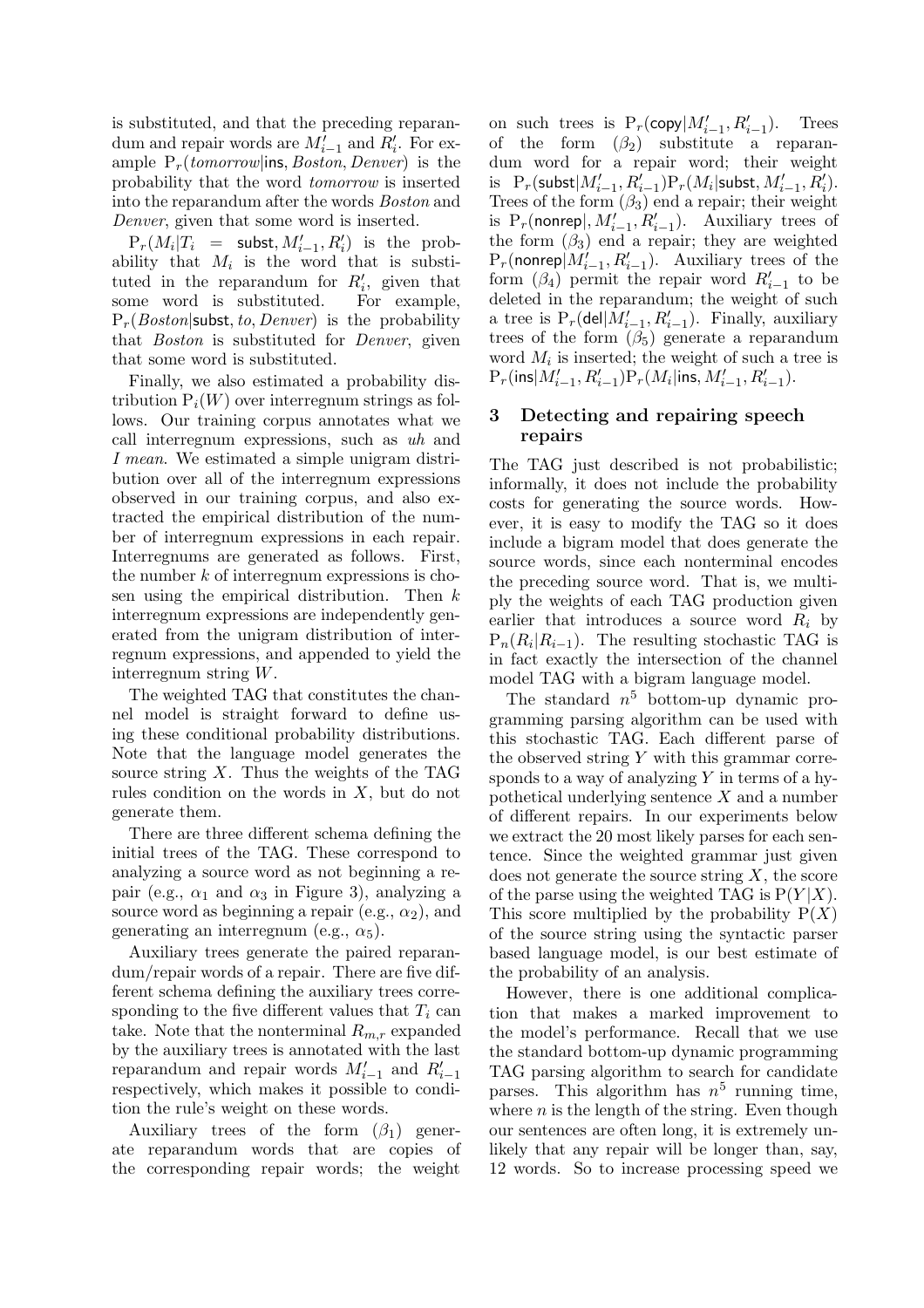only compute analyses for strings of length 12 or less. For every such substring that can be analyzed as a repair we calculate the repair odds, i.e., the probability of generating this substring as a repair divided by the probability of generating this substring via the non-repair rules, or equivalently, the odds that this substring constitutes a repair. The substrings with high repair odds are likely to be repairs.

This more local approach has a number of advantages over computing a global analysis. First, as just noted it is much more efficient to compute these partial analyses rather than to compute global analyses of the entire sentence. Second, there are rare cases in which the same substring functions as both repair and reparandum (i.e., the repair string is itself repaired again). A single global analysis would not be able to capture this (since the TAG channel model does not permit the same substring to be both a reparandum and a repair), but we combine these overlapping repair substring analyses in a post-processing operation to yield an analysis of the whole sentence. (We do insist that the reparandum and interregnum of a repair do not overlap with those of any other repairs in the same analysis).

### 4 Evaluation

This section describes how we evaluate our noisy model. As mentioned earlier, following Charniak and Johnson (2001) our test data consisted of all Penn III Switchboard tree-bank sw4[0- 1]\*.mrg files. However, our test data differs from theirs in that in this test we deleted all partial words and punctuation from the data, as this results in a more realistic test situation.

Since the immediate goal of this work is to produce a program that identifies the words of a sentence that belong to the reparandum of a repair construction (to a first approximation these words can be ignored in later processing), our evaluation focuses on the model's performance in recovering the words in a reparandum. That is, the model is used to classify each word in the sentence as belonging to a reparandum or not, and all other additional structure produced by the model is ignored.

We measure model performance using standard precision  $p$ , recall  $r$  and f-score  $f$ , measures. If  $n_c$  is the number of reparandum words the model correctly classified,  $n_t$  is the number of true reparandum words given by the manual annotations and  $n_m$  is the number of words the

model predicts to be reparandum words, then the precision is  $n_c/n_m$ , recall is  $n_c/n_t$ , and f is  $2pr/(p + r)$ .

For comparison we include the results of running the word-by-word classifier described in Charniak and Johnson (2001), but where partial words and punctuation have been removed from the training and test data. We also provide results for our noisy channel model using a bigram language model and a second trigram model where the twenty most likely analyses are rescored. Finally we show the results using the parser language model.

|           |       |         | $CJ01'$ Bigram Trigram Parser |       |
|-----------|-------|---------|-------------------------------|-------|
| Precision | 0.951 | 0.776   | 0.774                         | 0.820 |
| Recall    | 0.631 | - 0.736 | 0.763                         | 0.778 |
| F-score   | 0.759 | -0.756  | 0.768                         | 0.797 |

The noisy channel model using a bigram language model does a slightly worse job at identifying reparandum and interregnum words than the classifier proposed in Charniak and Johnson (2001). Replacing the bigram language model with a trigram model helps slightly, and parserbased language model results in a significant performance improvement over all of the others.

### 5 Conclusion and further work

This paper has proposed a novel noisy channel model of speech repairs and has used it to identify reparandum words. One of the advantages of probabilistic models is that they can be integrated with other probabilistic models in a principled way, and it would be interesting to investigate how to integrate this kind of model of speech repairs with probabilistic speech recognizers.

There are other kinds of joint models of reparandum and repair that may produce a better reparandum detection system. We have experimented with versions of the models described above based on POS bi-tag dependencies rather than word bigram dependencies, but with results very close to those presented here. Still, more sophisticated models may yield better performance.

It would also be interesting to combine this probabilistic model of speech repairs with the word classifier approach of Charniak and Johnson (2001). That approach may do so well because many speech repairs are very short, involving only one or two words Shriberg and